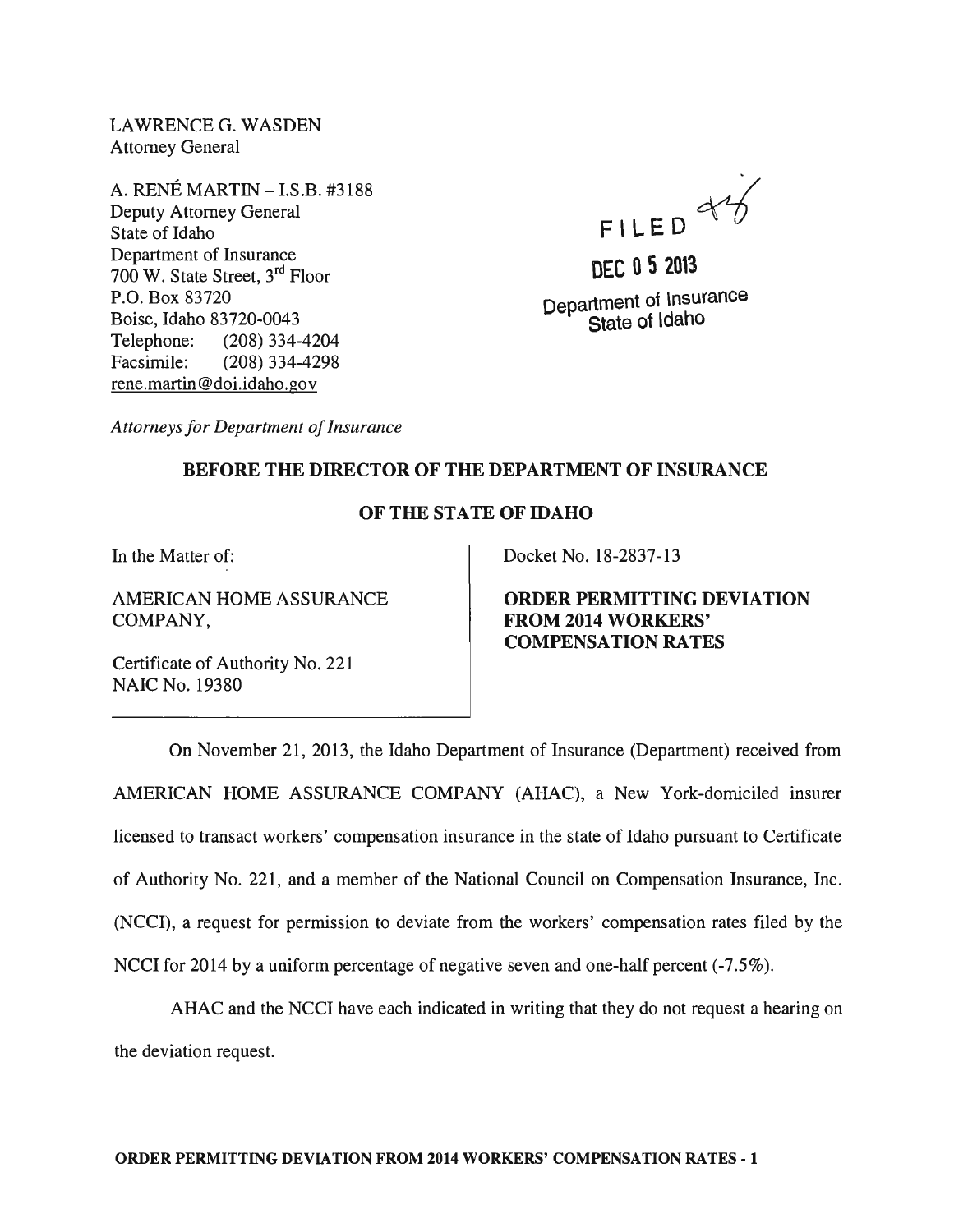The Department's Director (Director), having reviewed and being fully apprised of AHAC's request to deviate from the Idaho workers' compensation premium rates filed by the NCCI for 2014, and the requirements of Idaho Code § 41-1614, has determined that the requested rate deviation is justified.

NOW, THEREFORE, IT IS HEREBY ORDERED, pursuant to Idaho Code § 41-1614, that AHAC's request for a uniform percentage deviation of negative seven and one-half percent (-7.5%) from the workers' compensation rates filed by the NCCI for 2014, exclusive of terrorism rates, is GRANTED. This deviation from the Idaho workers' compensation premium rates filed by the NCCI for 2014 shall take effect on January 1,2014, and shall remain in effect for one year from that date unless terminated sooner with the approval of the Director.

DATED this  $\frac{471}{\sqrt{2}}$  day of December, 2013.

STATE OF IDAHO DEPARTMENT OF INSURANCE

 $\frac{d}{d\mu}$ 

Director